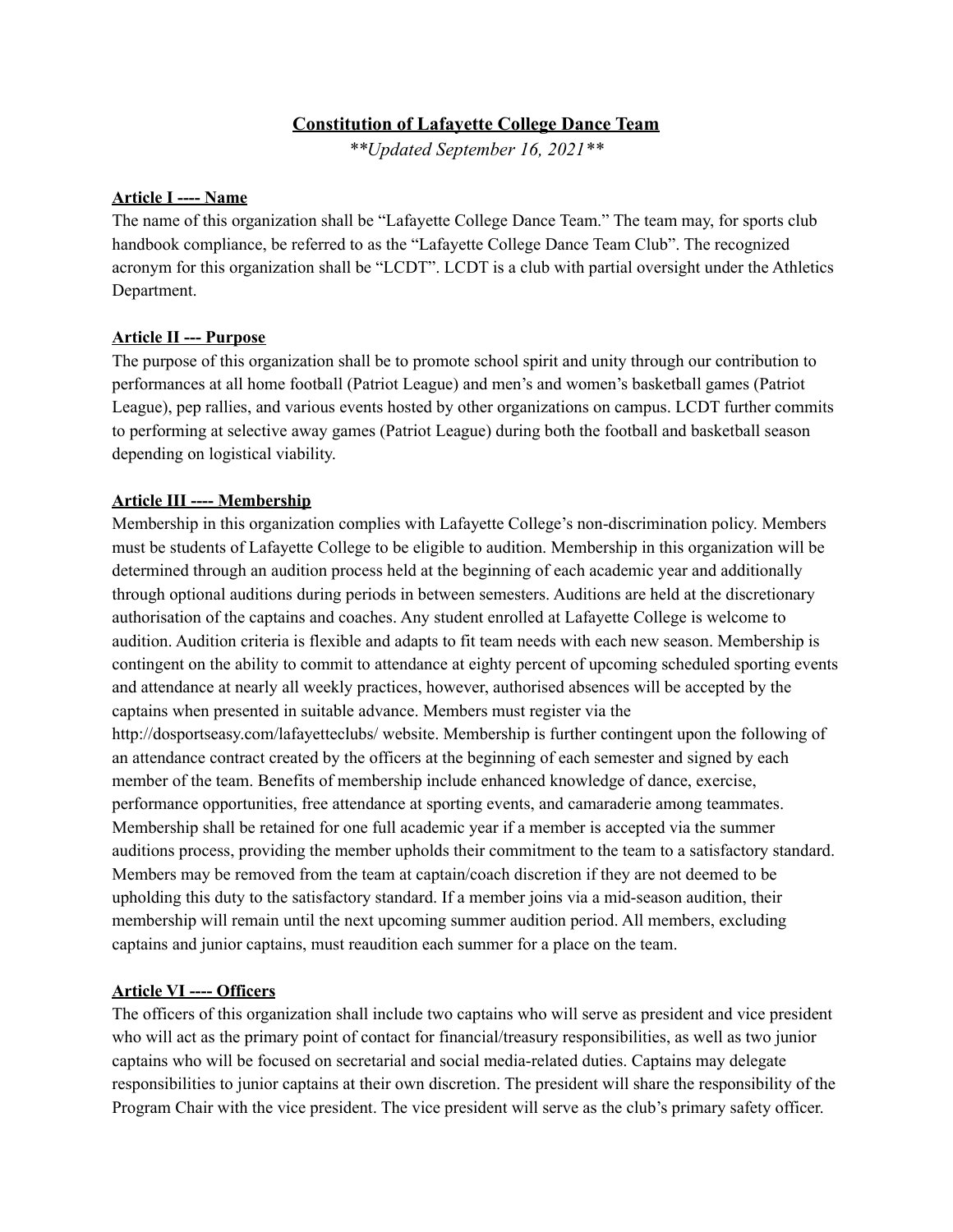Officers elections will include the votes of the two incumbent captains and the head coach exclusively: Team voting will not be taken into account. The head coach of LCDT is Billie Weiss. Junior captains are likely candidates for transition into captain positions, however, this is not a guarantee. The official turnover of office occurs on the last day of the spring semester of each year. Elections for leadership will take place informally on November 20th of each year, as per sports club requirements, however, a second vote will occur in April of each year to affirm the final results. Impeachment requests against incumbent leadership may be brought to the attention of the head coach at the discretion of the team. Should the head coach consider the possibility of impeachment, a team vote will occur which will include the votes of all team members, except those nominated for impeachment, including the head coach's vote. A 'yes/no' vote will occur and a simple majority shall dictate the outcome.

## **Article V ---- Meetings**

This organization shall meet three times a week for practices and perform once every two weeks during the fall semester and once or twice a week during the spring semester. Additional meetings may be announced by captains when necessary.

## **Article VI ---- Procedure**

The meetings of this organization shall be conducted according to parliamentary law as defined in Roberts' Rules of Order. The meetings of this organization shall be conducted in accordance with the rules and procedures set by the captains and agree upon by the members.

## **Article VII --- Amendments**

This constitution may be amended at any time by the captains (excluding junior captains) of this team. The team will be notified of any and all changes.

# **Article VIII– Risk Management**

## Section I: Injuries

Members shall be required to complete warm-up exercises and stretches prior to any performance or practice to lessen the likelihood of injury. If injury does occur, an officer will complete an incident report form after ensuring that the person has received any needed aid.

## Section II: Finances

Only captains will make purchases of equipment or uniforms and allocate funds towards cosponsoring of events. All officers shall be aware of the budget and the money in the treasury.

## Section III: Hazing

Lafayette College and Pennsylvania State Law requires that no student participates in and that no student organization allows any of its new members, members, or others to participate in any pre-membership ceremony or practice that involves mental or physical exhaustion or abuse, or in any way interferes with the students' mental or physical ability to perform their work at Lafayette College. These rites must not reflect unfavorably upon either the group or the College or be of a dangerous, rude, or demeaning nature. The President is responsible for ensuring that members understand this policy and that (1) members will be held responsible for violations of this policy and (2) the student organization itself may face charges for violating this policy. For a more comprehensive list of examples of hazing, refer to the Student